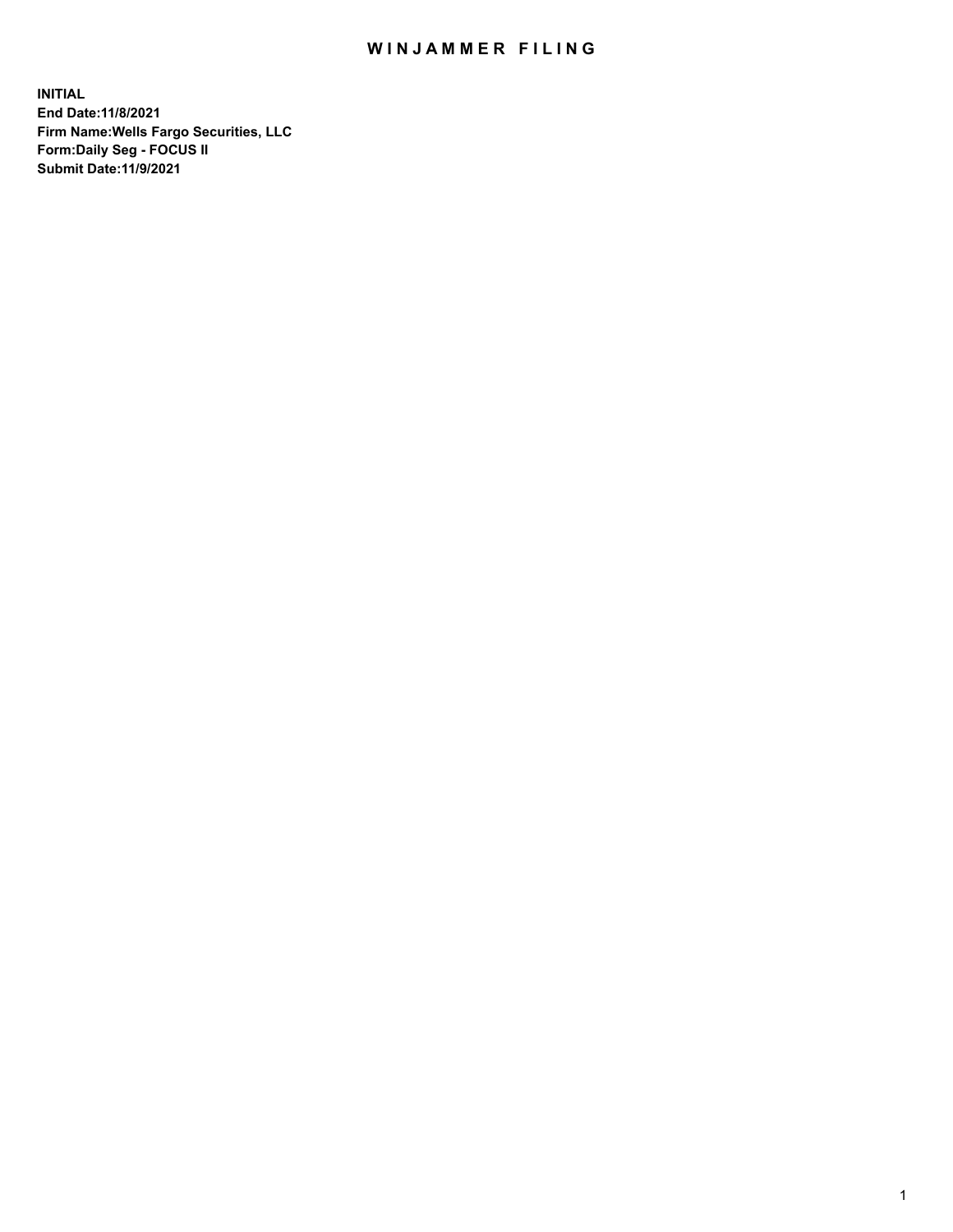**INITIAL End Date:11/8/2021 Firm Name:Wells Fargo Securities, LLC Form:Daily Seg - FOCUS II Submit Date:11/9/2021 Daily Segregation - Cover Page**

| Name of Company                                                                                                                                                                                                                                                                                                                | <b>Wells Fargo Securities LLC</b>                           |
|--------------------------------------------------------------------------------------------------------------------------------------------------------------------------------------------------------------------------------------------------------------------------------------------------------------------------------|-------------------------------------------------------------|
| <b>Contact Name</b>                                                                                                                                                                                                                                                                                                            | <b>James Gnall</b>                                          |
| <b>Contact Phone Number</b>                                                                                                                                                                                                                                                                                                    | 917-699-6822                                                |
| <b>Contact Email Address</b>                                                                                                                                                                                                                                                                                                   | james.w.gnall@wellsfargo.com                                |
| FCM's Customer Segregated Funds Residual Interest Target (choose one):<br>a. Minimum dollar amount: ; or<br>b. Minimum percentage of customer segregated funds required:% ; or<br>c. Dollar amount range between: and; or<br>d. Percentage range of customer segregated funds required between: % and %.                       | 125,000,000<br><u>0</u><br>0 <sub>0</sub><br>0 <sub>0</sub> |
| FCM's Customer Secured Amount Funds Residual Interest Target (choose one):<br>a. Minimum dollar amount: ; or<br>b. Minimum percentage of customer secured funds required:%; or<br>c. Dollar amount range between: and; or<br>d. Percentage range of customer secured funds required between: % and %.                          | 35,000,000<br><u>0</u><br>00<br>0 <sub>0</sub>              |
| FCM's Cleared Swaps Customer Collateral Residual Interest Target (choose one):<br>a. Minimum dollar amount: ; or<br>b. Minimum percentage of cleared swaps customer collateral required:% ; or<br>c. Dollar amount range between: and; or<br>d. Percentage range of cleared swaps customer collateral required between:% and%. | 360,000,000<br><u>0</u><br>00<br>00                         |

Attach supporting documents CH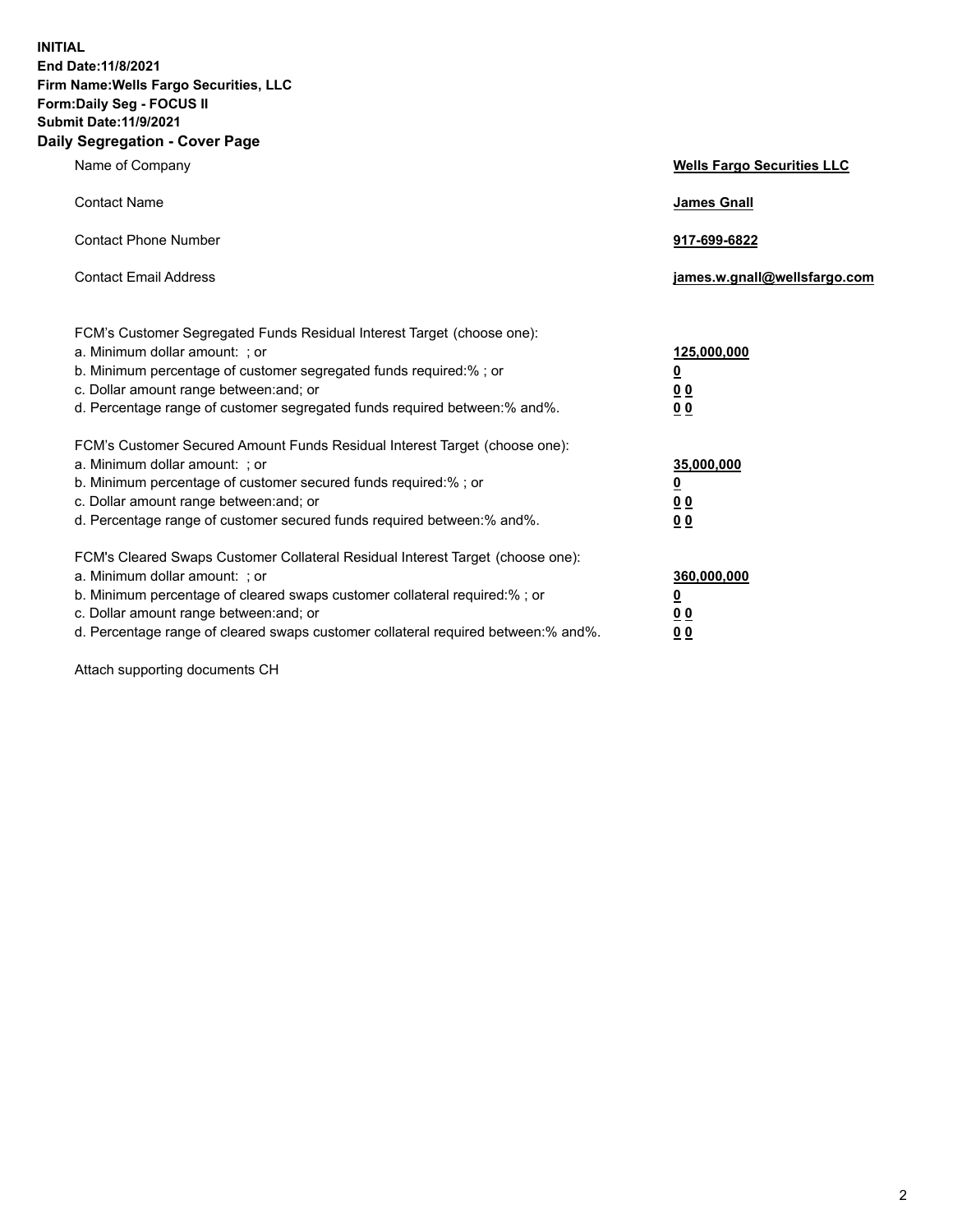**INITIAL End Date:11/8/2021 Firm Name:Wells Fargo Securities, LLC Form:Daily Seg - FOCUS II Submit Date:11/9/2021**

## **Daily Segregation - Secured Amounts**

|    | Foreign Futures and Foreign Options Secured Amounts                                                        |                                    |
|----|------------------------------------------------------------------------------------------------------------|------------------------------------|
|    | Amount required to be set aside pursuant to law, rule or regulation of a foreign                           | $0$ [7305]                         |
|    | government or a rule of a self-regulatory organization authorized thereunder                               |                                    |
| 1. | Net ledger balance - Foreign Futures and Foreign Option Trading - All Customers                            |                                    |
|    | A. Cash                                                                                                    | 149,152,054 [7315]                 |
|    | B. Securities (at market)                                                                                  | 193,040,107 [7317]                 |
| 2. | Net unrealized profit (loss) in open futures contracts traded on a foreign board of trade                  | 188,510,077 [7325]                 |
| 3. | Exchange traded options                                                                                    |                                    |
|    | a. Market value of open option contracts purchased on a foreign board of trade                             | 1,954,294 [7335]                   |
|    | b. Market value of open contracts granted (sold) on a foreign board of trade                               | -396,157 [7337]                    |
| 4. | Net equity (deficit) (add lines 1. 2. and 3.)                                                              | 532,260,375 [7345]                 |
| 5. | Account liquidating to a deficit and account with a debit balances - gross amount                          | 1,201,865 [7351]                   |
|    | Less: amount offset by customer owned securities                                                           | -1,195,978 [7352] 5,887 [7354]     |
| 6. | Amount required to be set aside as the secured amount - Net Liquidating Equity                             | 532,266,262 [7355]                 |
|    | Method (add lines 4 and 5)                                                                                 |                                    |
| 7. | Greater of amount required to be set aside pursuant to foreign jurisdiction (above) or line                | 532,266,262 [7360]                 |
|    | 6.                                                                                                         |                                    |
|    | FUNDS DEPOSITED IN SEPARATE REGULATION 30.7 ACCOUNTS                                                       |                                    |
| 1. | Cash in banks                                                                                              |                                    |
|    | A. Banks located in the United States                                                                      | 55,371,429 [7500]                  |
|    | B. Other banks qualified under Regulation 30.7                                                             | 232,425,045 [7520] 287,796,474     |
|    |                                                                                                            | [7530]                             |
| 2. | Securities                                                                                                 |                                    |
|    | A. In safekeeping with banks located in the United States                                                  | 125,872,595 [7540]                 |
|    | B. In safekeeping with other banks qualified under Regulation 30.7                                         | 0 [7560] 125,872,595 [7570]        |
| 3. | Equities with registered futures commission merchants                                                      |                                    |
|    | A. Cash                                                                                                    | -34,470,015 [7580]                 |
|    | <b>B.</b> Securities                                                                                       | 87,177,921 [7590]                  |
|    | C. Unrealized gain (loss) on open futures contracts                                                        | 58,149,971 [7600]                  |
|    | D. Value of long option contracts                                                                          | 1,954,294 [7610]                   |
|    | E. Value of short option contracts                                                                         | -396,157 [7615] 112,416,014 [7620] |
| 4. | Amounts held by clearing organizations of foreign boards of trade                                          |                                    |
|    | A. Cash                                                                                                    | $0$ [7640]                         |
|    | <b>B.</b> Securities                                                                                       | $0$ [7650]                         |
|    | C. Amount due to (from) clearing organization - daily variation                                            | $0$ [7660]                         |
|    | D. Value of long option contracts                                                                          | $0$ [7670]                         |
|    | E. Value of short option contracts                                                                         | 0 [7675] 0 [7680]                  |
| 5. | Amounts held by members of foreign boards of trade                                                         |                                    |
|    | A. Cash                                                                                                    | -104,022,325 [7700]                |
|    | <b>B.</b> Securities                                                                                       | 215,093,517 [7710]                 |
|    | C. Unrealized gain (loss) on open futures contracts                                                        | 87,922,200 [7720]                  |
|    | D. Value of long option contracts                                                                          | $0$ [7730]                         |
|    | E. Value of short option contracts                                                                         | 0 [7735] 198,993,392 [7740]        |
| 6. | Amounts with other depositories designated by a foreign board of trade                                     | 0 [7760]                           |
| 7. | Segregated funds on hand                                                                                   | $0$ [7765]                         |
| 8. | Total funds in separate section 30.7 accounts                                                              | 725,078,475 [7770]                 |
| 9. | Excess (deficiency) Set Aside for Secured Amount (subtract line 7 Secured Statement<br>Page 1 from Line 8) | 192,812,213 [7380]                 |

- 10. Management Target Amount for Excess funds in separate section 30.7 accounts **35,000,000** [7780]
- 11. Excess (deficiency) funds in separate 30.7 accounts over (under) Management Target **157,812,213** [7785]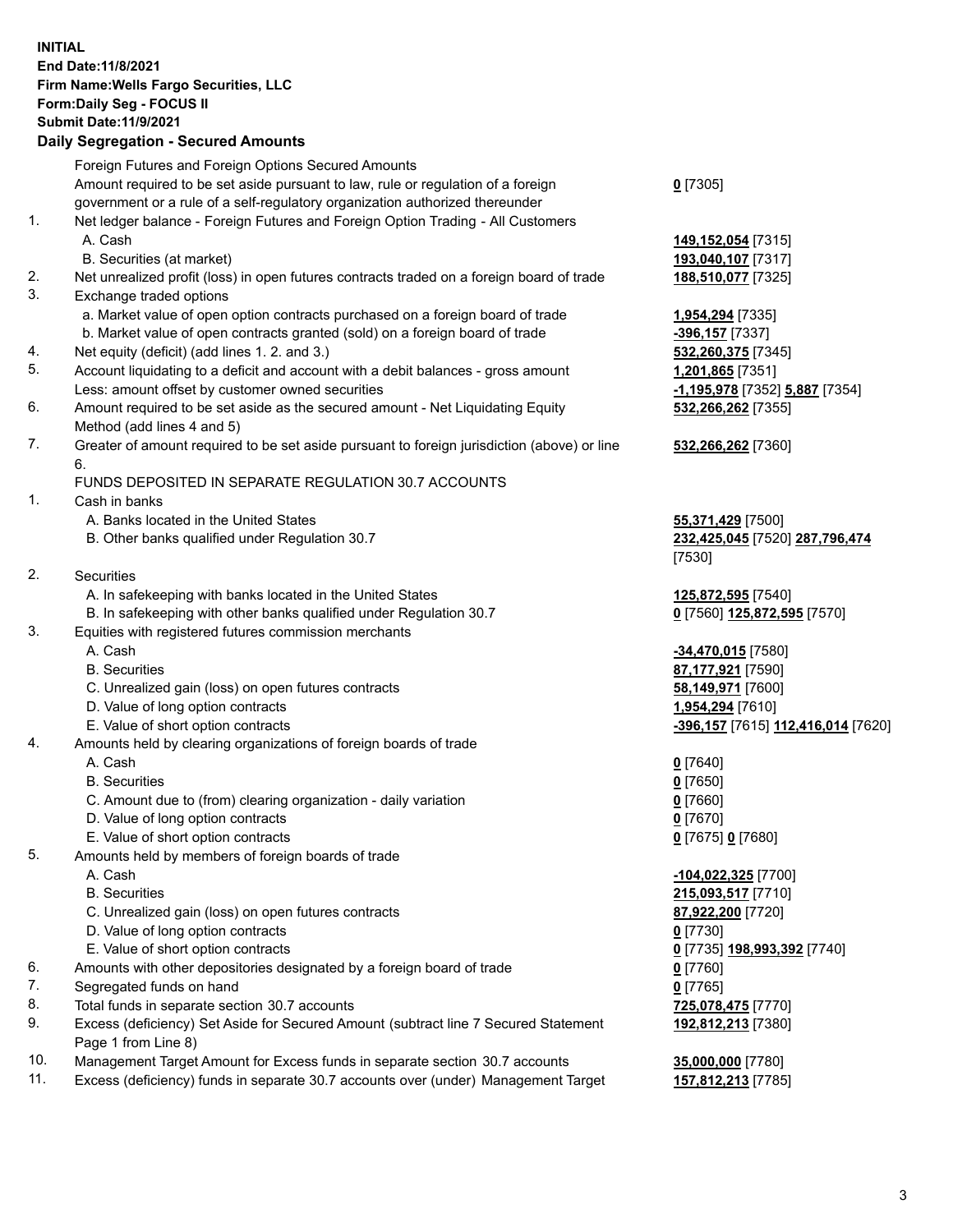**INITIAL End Date:11/8/2021 Firm Name:Wells Fargo Securities, LLC Form:Daily Seg - FOCUS II Submit Date:11/9/2021 Daily Segregation - Segregation Statement** SEGREGATION REQUIREMENTS(Section 4d(2) of the CEAct) 1. Net ledger balance A. Cash **3,493,250,948** [7010] B. Securities (at market) **1,742,813,244** [7020] 2. Net unrealized profit (loss) in open futures contracts traded on a contract market **-15,837,978** [7030] 3. Exchange traded options A. Add market value of open option contracts purchased on a contract market **1,965,192,441** [7032] B. Deduct market value of open option contracts granted (sold) on a contract market **-1,976,815,175** [7033] 4. Net equity (deficit) (add lines 1, 2 and 3) **5,208,603,480** [7040] 5. Accounts liquidating to a deficit and accounts with debit balances - gross amount **106,470,253** [7045] Less: amount offset by customer securities **-106,443,811** [7047] **26,442** [7050] 6. Amount required to be segregated (add lines 4 and 5) **5,208,629,922** [7060] FUNDS IN SEGREGATED ACCOUNTS 7. Deposited in segregated funds bank accounts A. Cash **151,731,488** [7070] B. Securities representing investments of customers' funds (at market) **565,237,865** [7080] C. Securities held for particular customers or option customers in lieu of cash (at market) **128,475,946** [7090] 8. Margins on deposit with derivatives clearing organizations of contract markets A. Cash **2,852,150,366** [7100] B. Securities representing investments of customers' funds (at market) **399,418,496** [7110] C. Securities held for particular customers or option customers in lieu of cash (at market) **1,614,337,298** [7120] 9. Net settlement from (to) derivatives clearing organizations of contract markets **-12,163,320** [7130] 10. Exchange traded options A. Value of open long option contracts **1,965,192,441** [7132] B. Value of open short option contracts **-1,976,815,175** [7133] 11. Net equities with other FCMs A. Net liquidating equity **0** [7140] B. Securities representing investments of customers' funds (at market) **0** [7160] C. Securities held for particular customers or option customers in lieu of cash (at market) **0** [7170] 12. Segregated funds on hand **0** [7150] 13. Total amount in segregation (add lines 7 through 12) **5,687,565,405** [7180] 14. Excess (deficiency) funds in segregation (subtract line 6 from line 13) **478,935,483** [7190] 15. Management Target Amount for Excess funds in segregation **125,000,000** [7194] 16. Excess (deficiency) funds in segregation over (under) Management Target Amount **353,935,483** [7198]

Excess